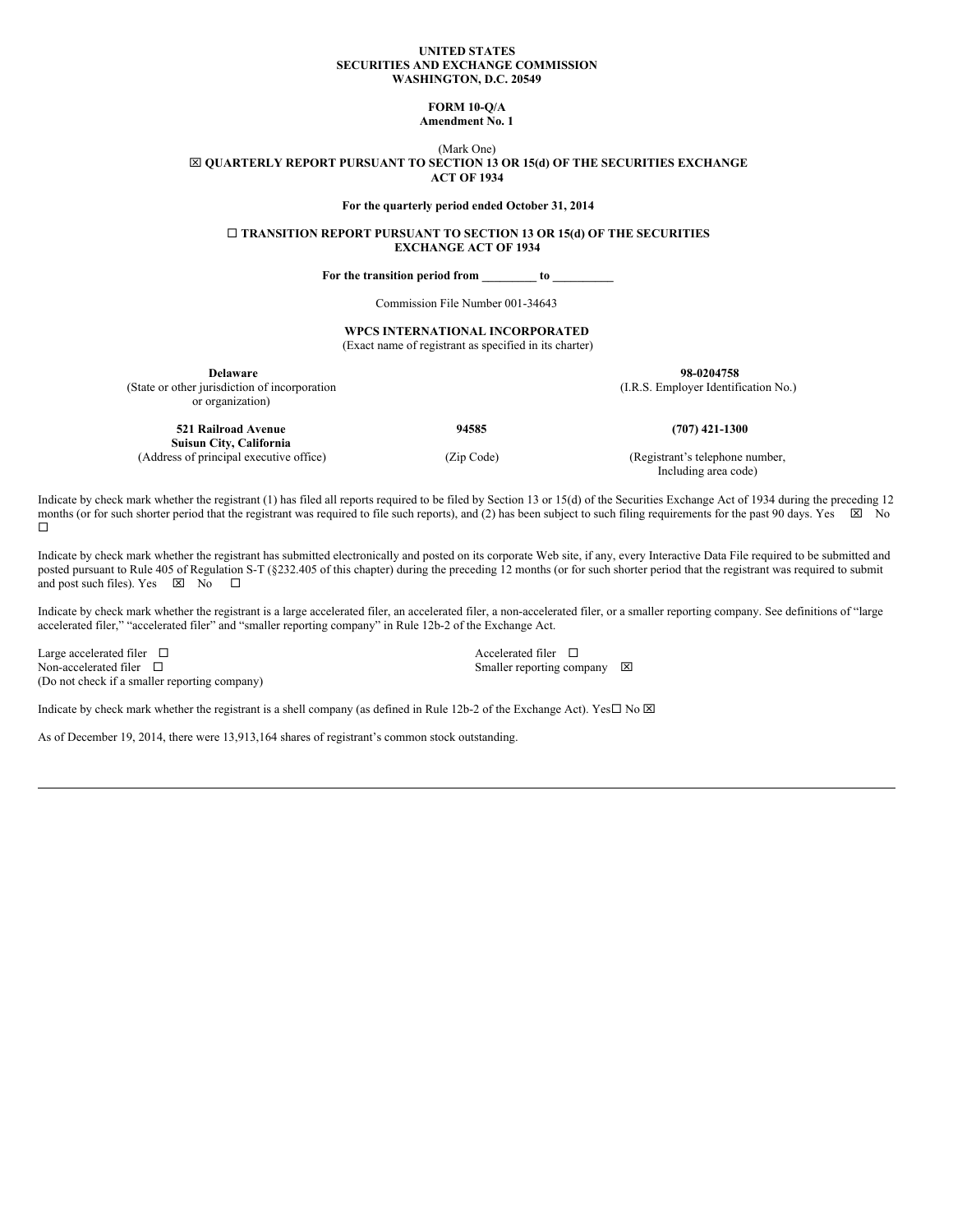### **Explanatory Note**

The purpose of this Amendment No. 1 to our Quarterly Report on Form 10-Q for the period ended October 31, 2014 (the "Form 10-Q"), as filed with the Securities and Exchange Commission on December 22, 2014, is to furnish Exhibit 101 to the Form 10-Q. Exhibit 101 to this report furnishes the following items from our Form 10-Q formatted in XBRL (eXtensible Business Reporting Language): (i) the unaudited Condensed Consolidated Balance Sheets, (ii) the unaudited Condensed Consolidated Statements of Operations, (iii) the unaudited Condensed Consolidated Statements of Comprehensive Loss, (iv) the unaudited Condensed Consolidated Statements of Cash Flows, and (v) the notes to the unaudited Condensed Consolidated Financial Statements.

In accordance with Rule 402 of Regulation S-T, Exhibit 101 to this report shall not be deemed to be "filed" for purposes of Section 18 of the Securities Exchange Act of 1934, as amended (the "Exchange Act"), or otherwise subject to the liability of that section, and shall not be incorporated by reference into any registration statement or other document filed under the Securities Act of 1933, as amended, or the Exchange Act, except as shall be expressly set forth by specific reference in such filing.

No other changes have been made to the Form 10-Q other than the furnishing of the exhibit described above. This Amendment No. 1 does not reflect subsequent events occurring after the original filing date of the Form 10-Q or modify or update in any way disclosures made in the Form 10-Q.

| ITEM 6.          | <b>EXHIBITS</b>                                                                                                                                                                    |
|------------------|------------------------------------------------------------------------------------------------------------------------------------------------------------------------------------|
| $31.1*$          | Certification of Interim Chief Executive Officer pursuant to Exchange Act Rules 13a-14(a) and 15d-14(a), as adopted pursuant to Section 302 of the Sarbanes-<br>Oxley Act of 2002. |
| $31.2*$          | Certification of Chief Financial Officer pursuant to Exchange Act Rules 13a-14(a) and 15d-14(a), as adopted pursuant to Section 302 of the Sarbanes-Oxley<br>Act of 2002.          |
| $32.1*$          | Certification of Interim Chief Executive Officer pursuant to 18 U.S.C. Section 1350, as adopted pursuant to Section 906 of the Sarbanes-Oxley Act of 2002.                         |
| $32.2*$          | Certification of Chief Financial Officer pursuant to 18 U.S.C. Section 1350, as adopted pursuant to Section 906 of the Sarbanes-Oxley Act of 2002.                                 |
| 101.INS**        | <b>XBRL Instance Document</b>                                                                                                                                                      |
| $101.SCH***$     | XBRL Taxonomy Extension Schema Document                                                                                                                                            |
| $101.CAL**$      | XBRL Taxonomy Extension Calculation Linkbase Document                                                                                                                              |
| $101.LAB**$      | XBRL Taxonomy Extension Label Linkbase Document                                                                                                                                    |
| 101.PRE**        | XBRL Taxonomy Extension Presentation Linkbase Document                                                                                                                             |
| 101.DEF**        | XBRL Taxonomy Extension Definition Linkbase Document                                                                                                                               |
| * Filed herewith |                                                                                                                                                                                    |

\*\* Furnished herewith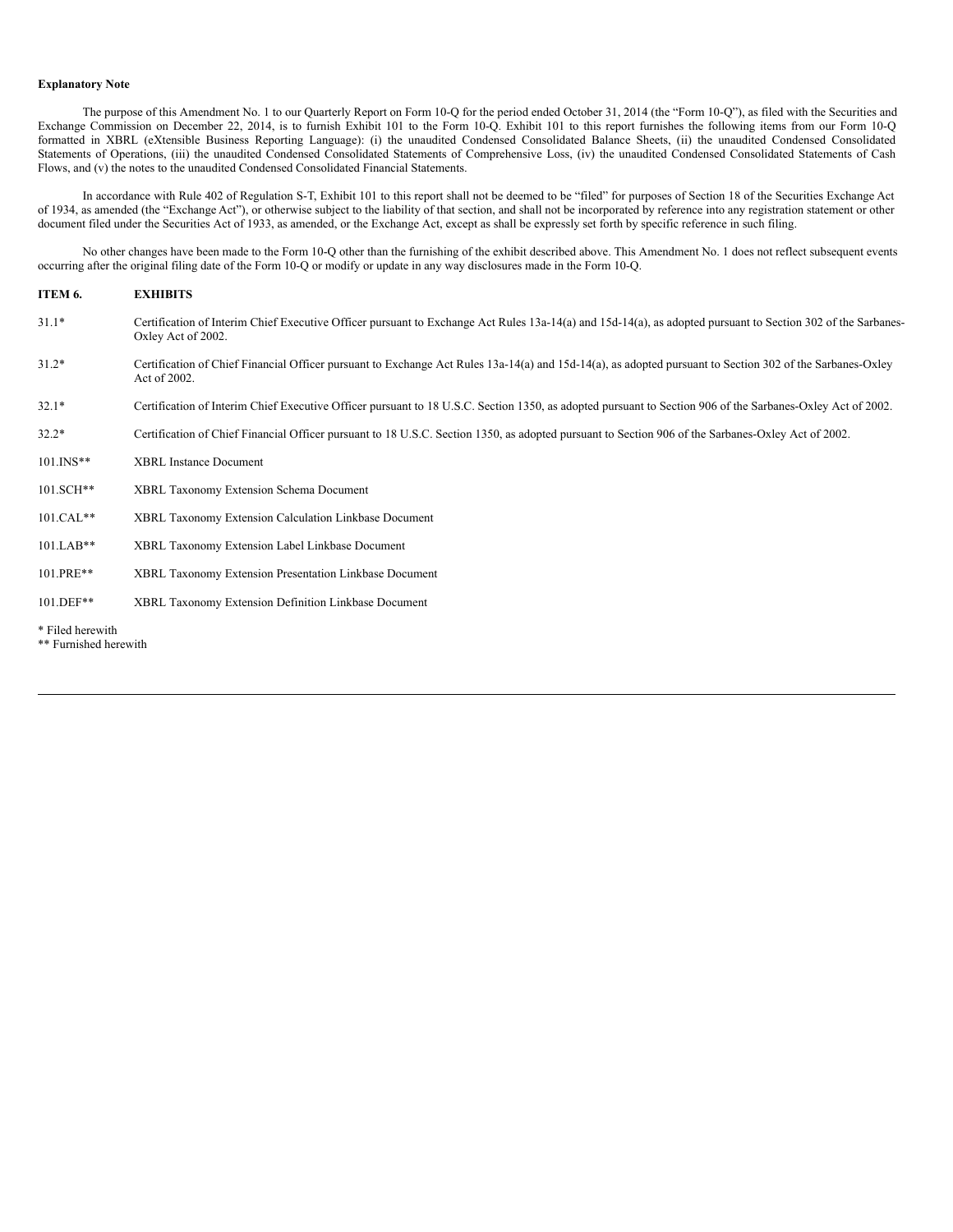# **SIGNATURES**

Pursuant to the requirements of the Securities Exchange Act of 1934, the registrant has duly caused this report to be signed on its behalf by the undersigned thereunto duly authorized.

# **WPCS INTERNATIONAL INCORPORATED**

By: /s/ Sebastian Giordano Name: Sebastian Giordano Title: Interim Chief Executive Officer

By: /s/ David Allen

Name: David Allen Title: Chief Financial Officer

Date: December 23, 2014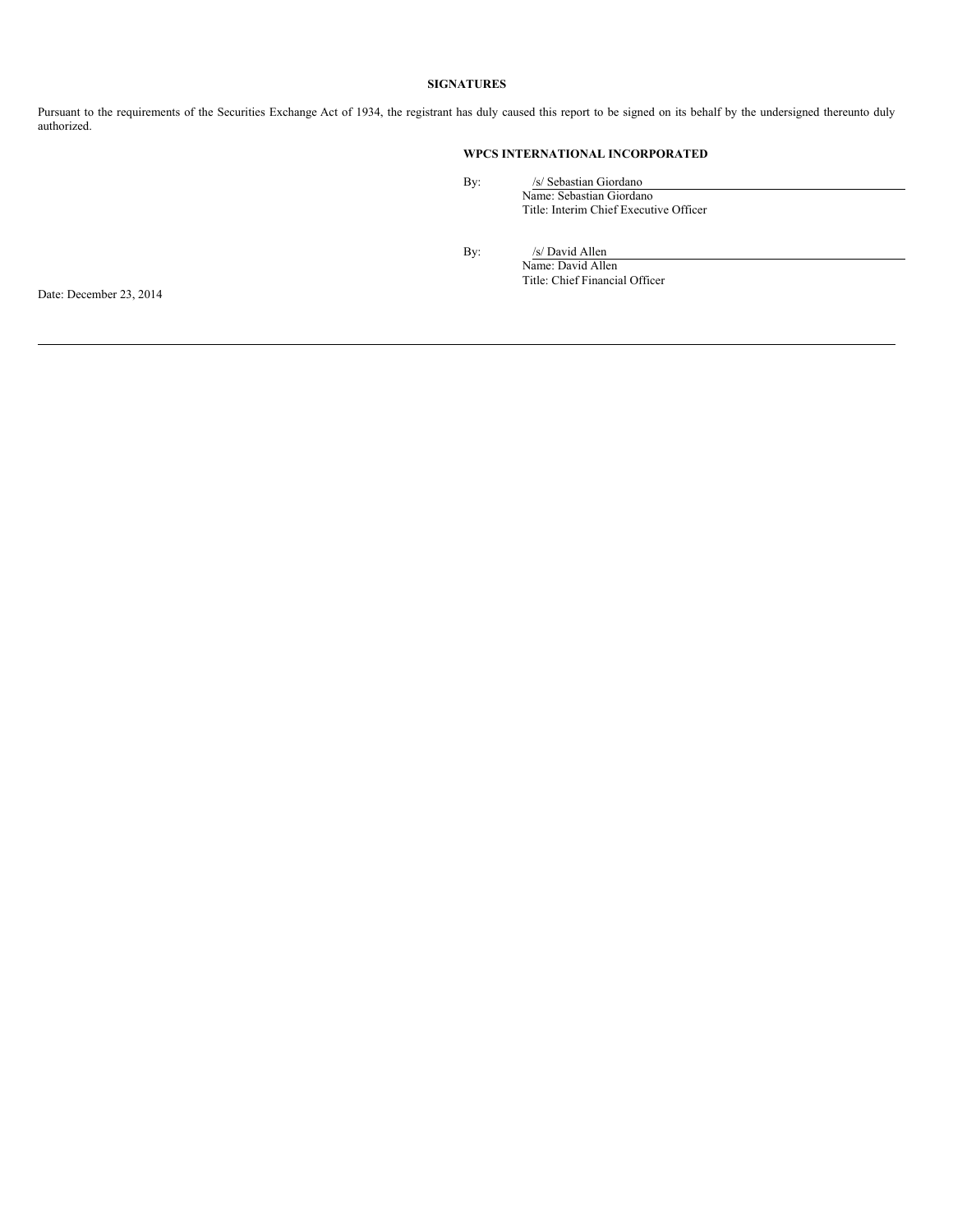## CERTIFICATION OF PRINCIPAL EXECUTIVE OFFICER

I, Sebastian Giordano, certify that:

1.I have reviewed this quarterly report on Form 10-Q of WPCS International Incorporated;

- 2.Based on my knowledge, this report does not contain any untrue statement of a material fact or omit to state a material fact necessary to make the statements made, in light of the circumstances under which such statements were made, not misleading with respect to the period covered by this report;
- 3.Based on my knowledge, the financial statements, and other financial information included in this report, fairly present in all material respects the financial condition, results of operations and cash flows of the registrant as of, and for, the periods presented in this report;
- 4.The registrant's other certifying officer and I are responsible for establishing and maintaining disclosure controls and procedures (as defined in Exchange Act Rules 13a-15(e) and 15d-15(e)) and internal control over financial reporting (as defined in Exchange Act Rules 13a-15(f) and 15d-15(f)) for the registrant and have:
	- (a) Designed such disclosure controls and procedures, or caused such disclosure controls and procedures to be designed under our supervision, to ensure that material information relating to the registrant, including its consolidated subsidiaries, is made known to us by others within those entities, particularly during the period in which this report is being prepared;
	- (b) Designed such internal control over financial reporting, or caused such internal control over financial reporting to be designed under our supervision, to provide reasonable assurance regarding the reliability of financial reporting and the preparation of financial statements for external purposes in accordance with generally accepted accounting principles;
	- (c) Evaluated the effectiveness of the registrant's disclosure controls and procedures and presented in this report our conclusions about the effectiveness of the disclosure controls and procedures, as of the end of the period covered by this report based on such evaluation; and
	- (d) Disclosed in this report any change in the registrant's internal control over financial reporting that occurred during the registrant's most recent fiscal quarter (the registrant's fourth fiscal quarter in the case of an annual report) that has materially affected, or is reasonably likely to materially affect, the registrant's internal control over financial reporting; and
- 5.The registrant's other certifying officer(s) and I have disclosed, based on our most recent evaluation of internal control over financial reporting, to the registrant's auditors and the audit committee of the registrant's board of directors (or persons performing the equivalent functions):
	- (a) All significant deficiencies and material weaknesses in the design or operation of internal control over financial reporting which are reasonable likely to adversely affect the registrant's ability to record, process, summarize and report financial information; and
	- (b) Any fraud, whether or not material, that involves management or other employees who have a significant role in the registrant's internal controls over financial reporting.

Date: December 23, 2014

/s/ Sebastian Giordano Name: Sebastian Giordano

Title: Interim Chief Executive Officer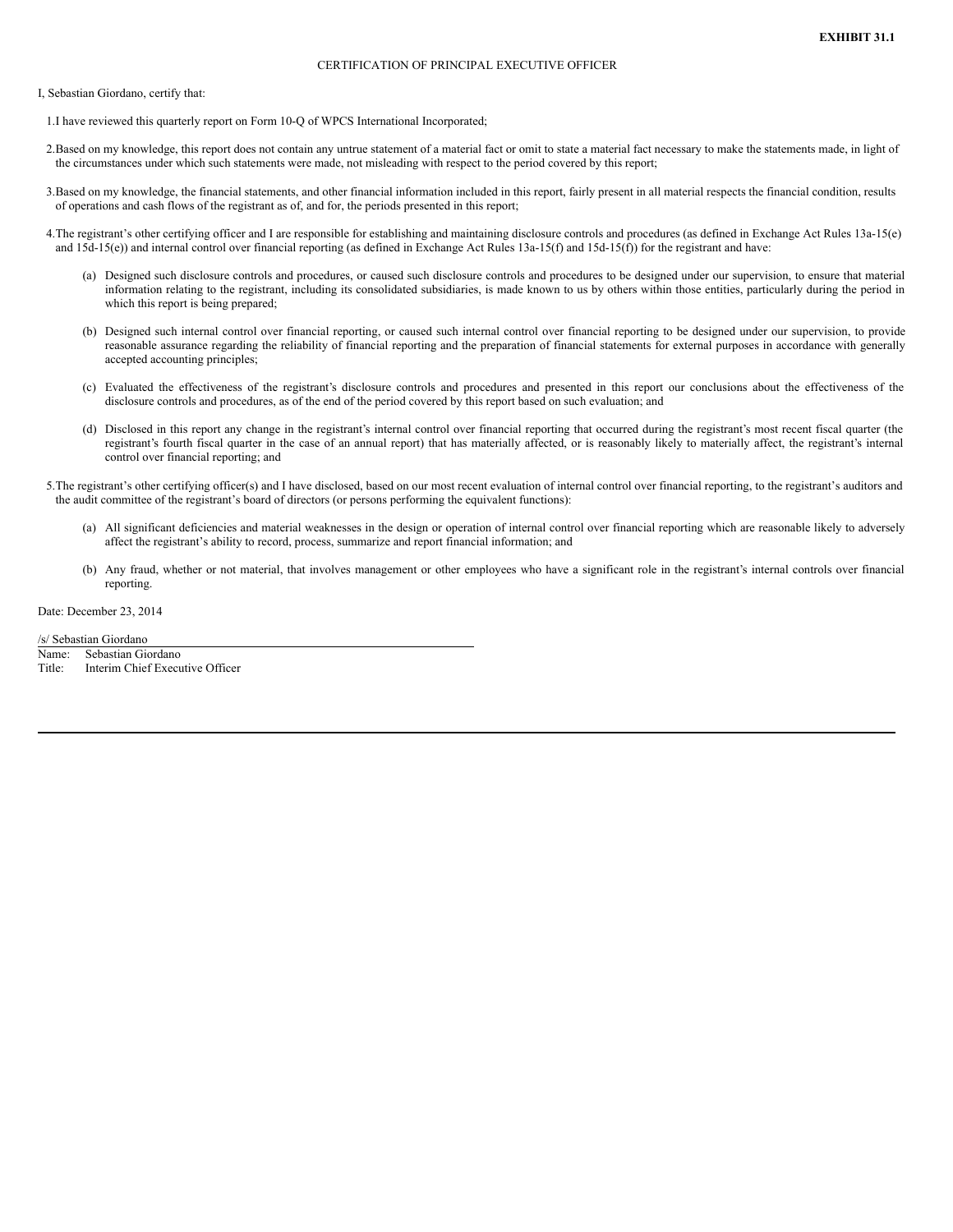I, David Allen, certify that:

1.I have reviewed this quarterly report on Form 10-Q of WPCS International Incorporated;

- 2.Based on my knowledge, this report does not contain any untrue statement of a material fact or omit to state a material fact necessary to make the statements made, in light of the circumstances under which such statements were made, not misleading with respect to the period covered by this report;
- 3.Based on my knowledge, the financial statements, and other financial information included in this report, fairly present in all material respects the financial condition, results of operations and cash flows of the registrant as of, and for, the periods presented in this report;
- 4.The registrant's other certifying officer and I are responsible for establishing and maintaining disclosure controls and procedures (as defined in Exchange Act Rules 13a-15(e) and 15d-15(e)) and internal control over financial reporting (as defined in Exchange Act Rules 13a-15(f) and 15d-15(f)) for the registrant and have:
	- (a) Designed such disclosure controls and procedures, or caused such disclosure controls and procedures to be designed under our supervision, to ensure that material information relating to the registrant, including its consolidated subsidiaries, is made known to us by others within those entities, particularly during the period in which this report is being prepared;
	- (b) Designed such internal control over financial reporting, or caused such internal control over financial reporting to be designed under our supervision, to provide reasonable assurance regarding the reliability of financial reporting and the preparation of financial statements for external purposes in accordance with generally accepted accounting principles;
	- (c) Evaluated the effectiveness of the registrant's disclosure controls and procedures and presented in this report our conclusions about the effectiveness of the disclosure controls and procedures, as of the end of the period covered by this report based on such evaluation; and
	- (d) Disclosed in this report any change in the registrant's internal control over financial reporting that occurred during the registrant's most recent fiscal quarter (the registrant's fourth fiscal quarter in the case of an annual report) that has materially affected, or is reasonably likely to materially affect, the registrant's internal control over financial reporting; and
- 5.The registrant's other certifying officer(s) and I have disclosed, based on our most recent evaluation of internal control over financial reporting, to the registrant's auditors and the audit committee of the registrant's board of directors (or persons performing the equivalent functions):
	- (a) All significant deficiencies and material weaknesses in the design or operation of internal control over financial reporting which are reasonable likely to adversely affect the registrant's ability to record, process, summarize and report financial information; and
	- (b) Any fraud, whether or not material, that involves management or other employees who have a significant role in the registrant's internal controls over financial reporting.

Date: December 23, 2014

/s/ David Allen Name: David Allen Title: Chief Financial Officer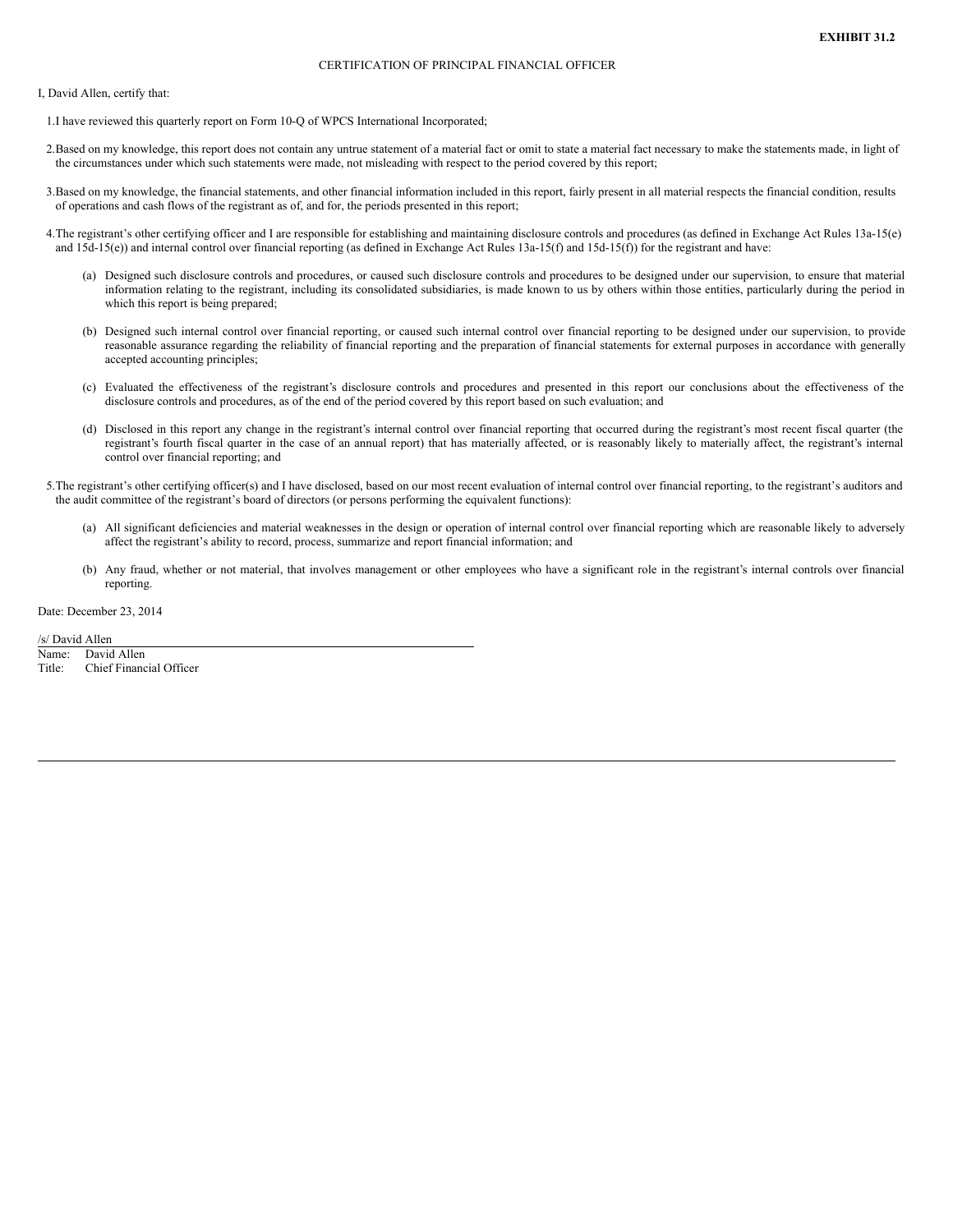### **CERTIFICATION PURSUANT TO 18 U.S.C. SECTION 1350, AS ADOPTED PURSUANT TO SECTION 906 OF THE SARBANES-OXLEY ACT OF 2002**

In connection with the quarterly report of WPCS International Incorporated. (the "Company") on Form 10-Q for the quarter ended September 30, 2014, as filed with the Securities and Exchange Commission (the "Report"), I, Sebastian Giordano, certify, pursuant to 18 U.S.C. Section 1350, as adopted pursuant to Section 906 of the Sarbanes-Oxley Act of 2002, that:

- (1) The Report fully complies with the requirements of section 13(a) or 15(d) of the Securities Exchange Act of 1934; and
- (2) The information contained in the Report fairly presents, in all material respects, the financial condition and results of operations of the Company.

By: /s/ Sebastian Giordano Date: December 23, 2014 **Name:** Sebastian Giordano Title: Interim Chief Executive Officer